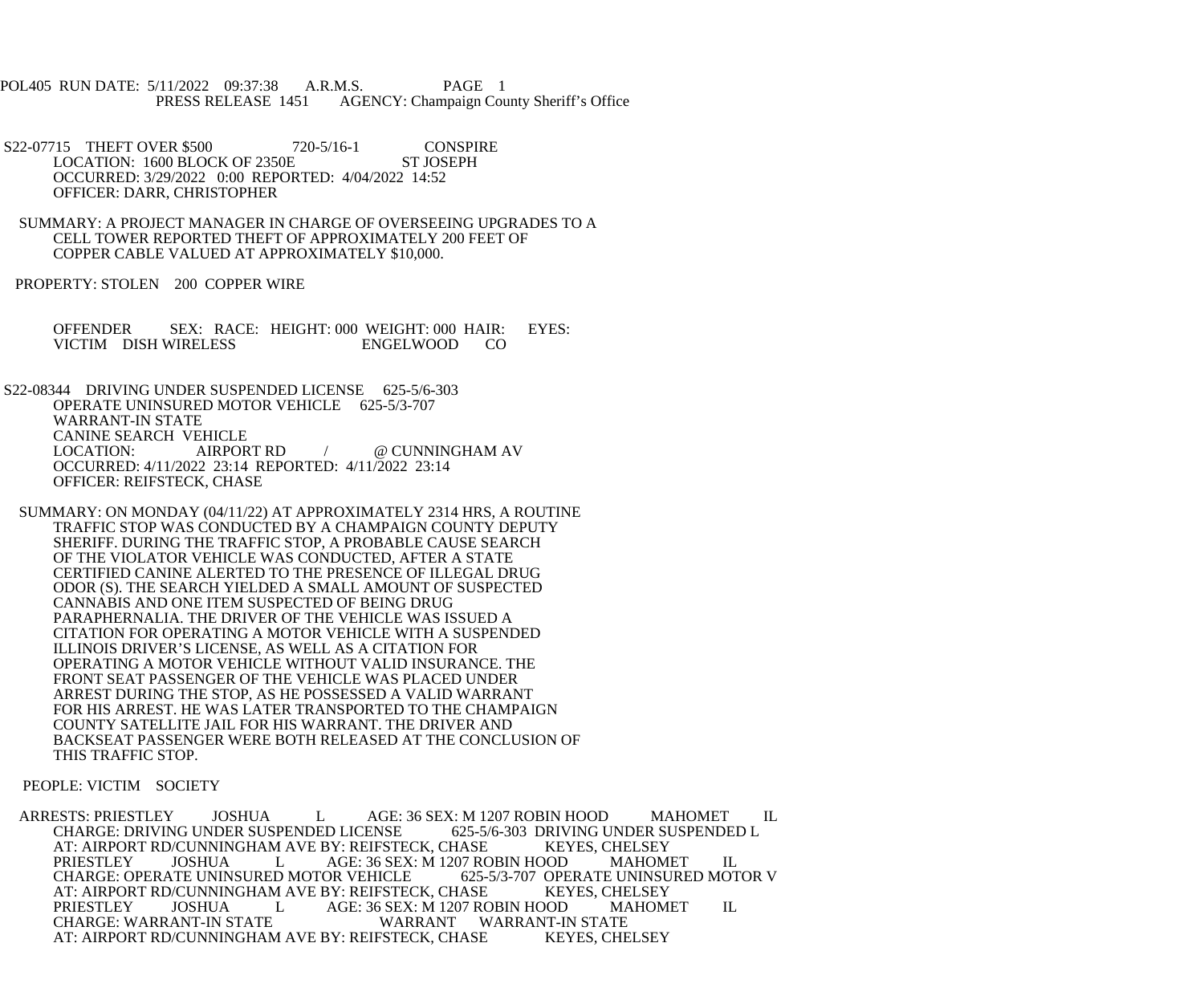POL405 RUN DATE: 5/11/2022 09:37:38 A.R.M.S. PAGE 2<br>PRESS RELEASE 1451 AGENCY: Champaign Cou 51 AGENCY: Champaign County Sheriff's Office<br>W AGE: 30 SEX: M 3313 LAKE POINTE DR MCDOWELL KENNETH W AGE: 30 SEX: M 3313 LAKE POINTE DR DALLAS TX<br>CHARGE: DRIVING UNDER SUSPENDED LICENSE 625-5/6-303 DRIVING UNDER SUSPENDED L CHARGE: DRIVING UNDER SUSPENDED LICENSE AT: AIRPORT RD/CUNNINGHAM AVE BY: REIFSTECK, CHASE<br>MCDOWELL KENNETH WAGE: 30 SEX: M 331 AGE: 30 SEX: M 3313 LAKE POINTE DR DALLAS TX<br>VEHICLE 625-5/3-707 OPERATE UNINSURED MOTOR V CHARGE: OPERATE UNINSURED MOTOR VEHICLE AT: AIRPORT RD/CUNNINGHAM AVE BY: REIFSTECK, CHASE

LATTIMORE SHADON ROMAR AGE: 26 SEX: M 520 N PENFIELD ST RANTOUL IL<br>CHARGE: WARRANT-IN STATE WARRANT WARRANT-IN STATE WARRANT WARRANT-IN STATE AT: AIRPORT RD/CUNINGHAM AVE BY: REIFSTECK, CHASE KEYES, CHELSEY

 S22-09214 DEL/MANUF CANNABIS 10 G - 30 G -FEL 720-550/5(C) OPERATE UNINSURED MOTOR VEHICLE 625-5/3-707 EXPIRED REGISTRATION 625-5/3-413F<br>LOCATION: LEVERETT RD / @ N LINCOLN AV OCCURRED: 4/22/2022 11:23 REPORTED: 4/22/2022 11:23 OFFICER: FLOYD,CODY L

 SUMMARY: ON 4/22/22 AT APPROXIMATELY 11:23 HOURS, A CHAMPAIGN COUNTY SHERIFF'S DEPUTY CONDUCTED A TRAFFIC STOP ON LEVERETT RD. AT THE INTERSECTION WITH LINCOLN ST. IN SOMER TOWNSHIP IN CHAMPAIGN COUNTY, ILLINOIS. THE DRIVER OF THAT VEHICLE WAS CITED FOR OPERATING AN UNINSURED MOTOR VEHICLE, AND HE WAS ARRESTED FOR MANUFACTURE/DELIVERY OF CANNABIS 10-30 GRAMS. HE WAS TRANSPORTED TO THE CHAMPAIGN COUNTY SATELLITE JAIL.

PEOPLE: VICTIM SOCIETY

ARRESTS: JONES TREVYON L AGE: 25 SEX: M 1724 CORONADO DR CHAMPAIGN IL CHARGE: DEL/MANUF CANNABIS 10 G - 30 G - FEL 720-550/5(C) DEL/MANUF CANNABIS 10 G -CHARGE: DEL/MANUF CANNABIS 10 G - 30 G -FEL<br>AT: LEVERETTE/LINCOLN BY: FLOYD,CODY L AT: LEVERETTE/LINCOLN BY: FLOYD,CODY L L AGE: 25 SEX: M 1724 CORONADO DR CHAMPAIGN IL<br>ED MOTOR VEHICLE 625-5/3-707 OPERATE UNINSURED MOTOR V CHARGE: OPERATE UNINSURED MOTOR VEHICLE<br>AT: LEVERETTE/LINCOLN BY: FLOYD,CODY L AT: LEVERETTE/LINCOLN

 S22-09261 WARRANT-IN STATE LOCATION: 800 BLOCK OF VILLAGE PARK WY SAVOY OCCURRED: 4/22/2022 20:35 REPORTED: 4/22/2022 20:39 OFFICER: BIALESCHKI, DOUG

 SUMMARY: MOTHER CALLED FROM GEORGIA TO HAVE WELFARE CHECKED ON HER DAUGHTER AFTER NOT BEING ABLE TO REACH HER. TRYING TO LOCATE AN ADDRESS, RUNNING THE DAUGHTER NAME DOB IT WAS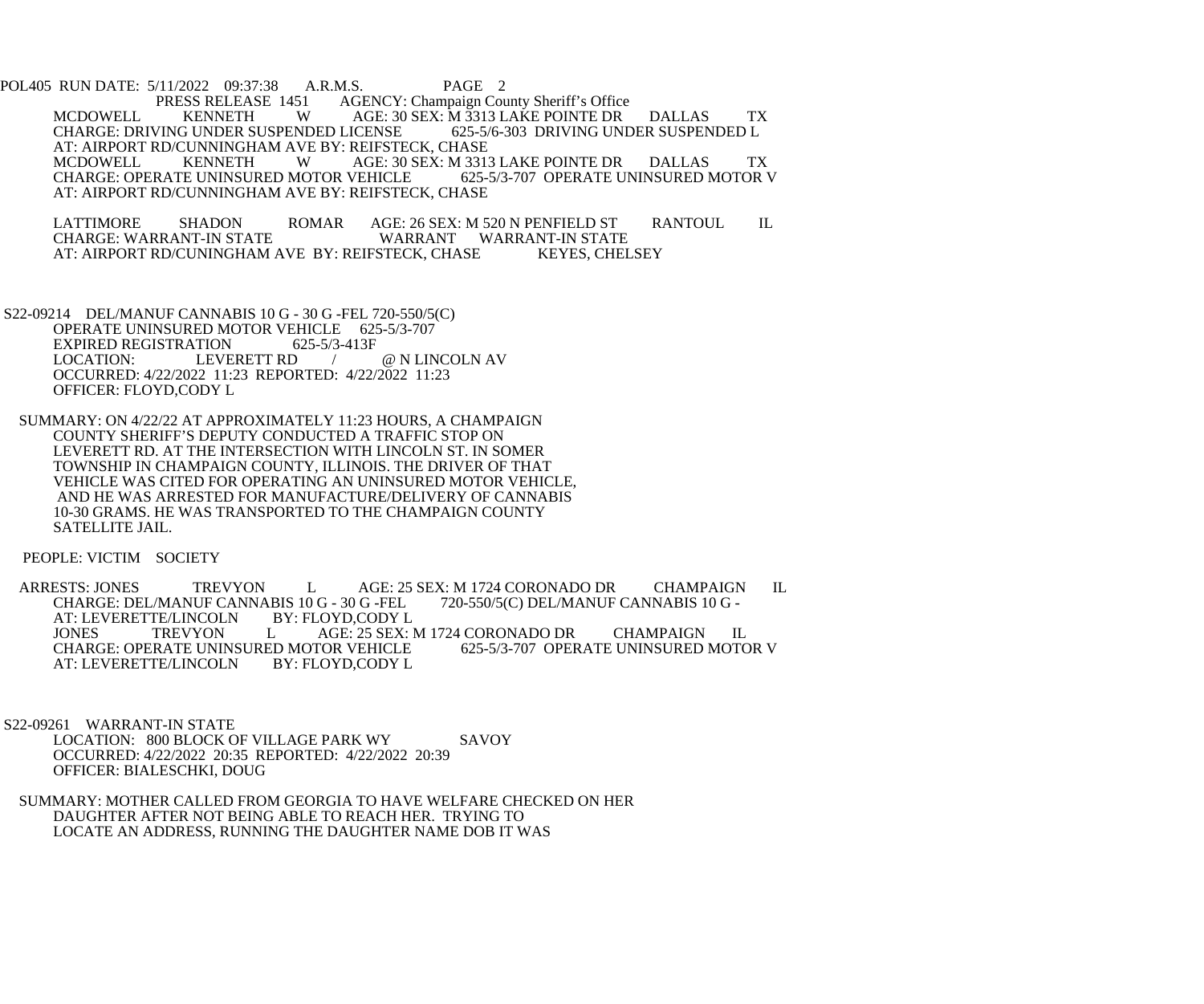POL405 RUN DATE: 5/11/2022 09:37:38 A.R.M.S. PAGE 3<br>PRESS RELEASE 1451 AGENCY: Champaign Cou AGENCY: Champaign County Sheriff's Office DISCOVERED SHE HAD AN OUT OF COUNTY WARRANT. SUBJECT WAS LOCATED, ARRESTED AND DELIVERED TO CCCC.

PEOPLE: VICTIM SOCIETY-WARRANTS/RECOVERED PROPERTY

ARRESTS: SMITH TAYLOR A AGE: 27 SEX: F 819 VILLAGE PARKWAY SAVOY IL<br>CHARGE: WARRANT-IN STATE WARRANT WARRANT-IN STATE CHARGE: WARRANT-IN STATE WARRANT WARRANT-IN STATE<br>AT: 819 VILLAGE PKWY BY: BIALESCHKI, DOUG BY: BIALESCHKI, DOUG

S22-09270 AGG FLEE/ATTEMPT ELUDE OFFICER 625-5/11-204.1 CONSPIRE<br>SPEEDING (PACED) 625-5/11-601B CONSPIRE SPEEDING (PACED) 625-5/11-601B CONSPIRE<br>TRAFFIC SIGN VIOLATION 625-5/11-1204 CONSPIRE TRAFFIC SIGN VIOLATION 625-5/11-1204 CONSPIRE<br>TRAFFIC SIGNAL VIOLATION 625-5/11-306 CONSPIRE TRAFFIC SIGNAL VIOLATION 625-5/11-306 CONSPIRE<br>LOCATION: S COTTAGE GROVE AV S/ @ BURKWOOD DR LOCATION: S COTTAGE GROVE AV S/ OCCURRED: 4/22/2022 21:25 REPORTED: 4/22/2022 21:25 OFFICER: WELDON, MATTHEW

 SUMMARY: DEPUTIES ATTEMPTED TO INITIATE A TRAFFIC STOP PURSUANT TO MULTIPLE IVC VIOLATIONS. THE VEHICLE FLED AT A HIGH RATE OF SPEED AND DISREGARDED MULTIPLE TRAFFIC CONTROL DEVICES. DEPUTIES TERMINATED THE PURSUIT. THE VEHICLE HAS NOT BEEN LOCATED AT THIS TIME.

 PEOPLE: VICTIM SOCIETY OFFENDER SEX: RACE: HEIGHT: 000 WEIGHT: 000 HAIR: EYES: VEHICLE: COLOR: SIL/ OW 2012 MAKE: FORD MODEL: FOC BODY: 4D<br>NDER AGE: 00 SEX: RACE: HEIGHT: 000 WEIGHT: 000 HAIR: EYES: OFFENDER AGE: 00 SEX: RACE: HEIGHT: 000 WEIGHT: 000 HAIR:

 S22-09276 ROBBERY-ARMED 720-5/18-2 CONSPIRE LOCATION: 1500 BLOCK OF CARROLL AV URBANA OCCURRED: 4/22/2022 22:00 REPORTED: 4/22/2022 22:08 OFFICER: STUCKEY, MATTHEW

 SUMMARY: ON 4/22/2022, DEPUTIES RESPONDED TO A ROBBERY CALL IN URBANA TOWNSHIP. UPON ARRIVAL, DEPUTIES MADE CONTACT WITH THE VICTIM WHO STATED THAT A MAN TOOK HER PURSE AT GUNPOINT. DEPUTIES CANVASSED THE AREA FOR THE SUSPECT BUT WERE UNABLE TO LOCATE. NOTHING FURTHER TO REPORT AT THIS TIME.

PROPERTY: STOLEN 5 DRUGS-MEDICINE

STOLEN 1 EYEGLASSES/CONTACTS

STOLEN 3 DOCUMENTS / RECEIPTS

2 CREDIT/DEBIT/GAS CARDS

STOLEN 1 DRIVERS LICENSE

STOLEN 2 DOCUMENTS / RECEIPTS